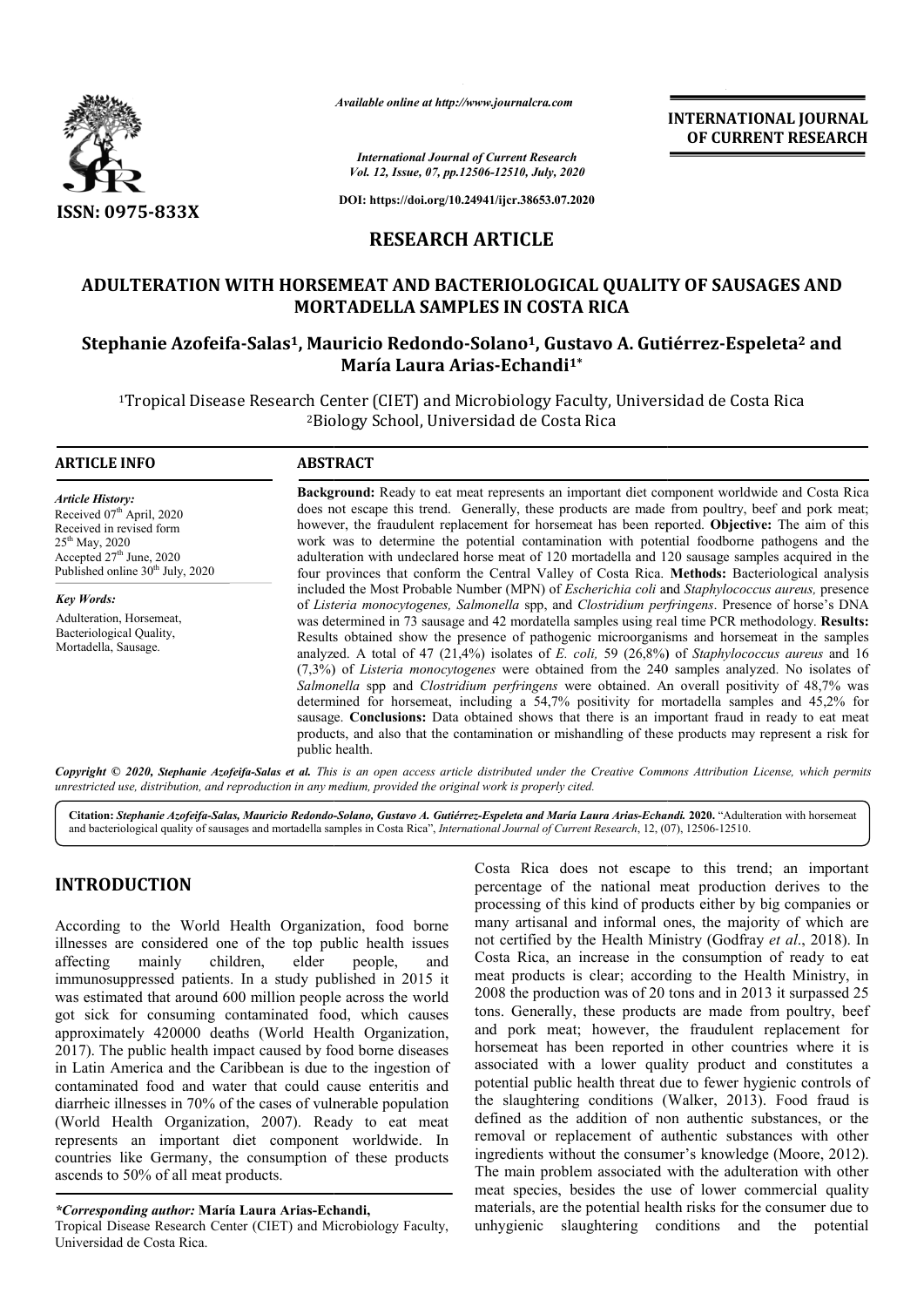contamination with foodborne microorganisms (Dalvit, 2007). In 2013, a scandal broke down in Europe when it was discovered that food industries were manufacturing products with horsemeat instead of beef as they specified in their labels. Horsemeat has the same protein content as beef but less fat; nevertheless, this type of meat oftentimes doesn't have the sanitary controls required for food safety, so it could cause outbreaks associated with food contamination, as well as allergic reactions in people susceptible to the protein (Sentradeu, 2014). According to CDC data, it was estimated that in 2016 several cases of Salmonellosis were associated with ground beef adulterated with horsemeat that occurred in various states across the United States. Cases of *Trichinella spiralis* associated with consumption of undeclared horsemeat have been documented as well across the world, demonstrating the lack of sanitary controls (Grundy, 2012). Due to the previously stated facts, food controls in terms of innocuity and identification of its components to avoid frauds has been a topic of debate among governments as well as food companies; especially for high-demand products like grains and cereals. However, in meat products there are no enough studies to evidence this problem. Determining the potential contamination and adulteration of the most commonly consumed ready to eat meats such as mortadella and sausage will be useful in order to generate appropriate recommendations for the Health Ministry, producers and consumers regarding the health risks associated with their consumption.

#### **MATERIALS AND METHODS**

**Sampling:** A total of 240 samples of ready to eat meat commercially processed products, including 120 sausage and 120 mortadella samples were acquired from retail stores located in the four provinces that conform the Central Valley of Costa Rica (Heredia, Cartago, San José, Alajuela). Specifically, for each province a total of 60 samples (30 mortadella and 30 sausage) were acquired. These two products were selected since they represent the most consumed ready to eat meat products in Costa Rica. Sample size was determined according to the number of butcheries where they are sold in each province, for a homogeneous distribution over the four provinces. The label of the products analyzed were checked in order to determine if horsemeat was declared as ingredient. Samples were transported at 4 to 6°C to the Food Microbiology Laboratory, University of Costa Rica, and were processed within 24 h.

**Presence of horse's DNA in ready to eat meat samples:** A total of 115 samples, including 73 sausages and 42 mordatella were analyzed for the presence of horse's DNA. Briefly, DNA was extracted by mixing 1 g sample with 750 µl of lysis buffer, 50 µl of SDS 10% and 10 µl of Proteinase K, incubated at 65°C for 6 h. DNA was obtained by adding 500 µl of NaCl solution 6M, centrifuging 15 min at 10000 x g. To 500 µl of the supernanant 300 µl of ethanol 70% was added and after centrifuging for 3 min at 6000G. The pellet was dried and dissolved in Tris EDTA buffer H 7,5 and kept at -20°C until used. The quality and purity of the DNA extracted was determined using the NanoDrop 2000 (Thermo Scientific) equipment. Also, DNA integrity was determined by electrophoresis using 1% agarose gel. PCR real time reactions were done using the Rapid Finder Equine ID Kit (Thermo Scientific). A Step One thermocycler (Applied Biosystems) was used. Reaction mixture had a final volume of  $25 \mu$ l (7,5)

µl primers, 12,5 µl master mix and 5 µl sample and DNA controls with a concentration of 10ng/µl. Amplification protocol was of 95°C for 10 min, 36 cycles at 95°C for 15 s and 60° for 1 min. Data interpretation was done according to the fluorescence detection in the FAM and VIC channels.

#### **Bacteriological analysis**

**Most probable number (MPN)** *Escherichia coli:* 10 g of each sample were diluted with 90 mL of sterile peptonized water (PW) 0,1% and homogenized in a Stomacher. Decimal dilutions were prepared also using PW. One mL of each dilution was inoculated into 3 tube series of lauryl triptose broth (LTB) and furtherly incubated at 35°C for 48h for a MPN analysis. From each positive tube (turbidity and gas formation) *Escherichia coli* (EC) broth and triptone broth media were inoculated using sterile wooden applicator sticks and incubated for 24 h at 44,5°C. EC tubes that presented gas formation were interpreted as fecal coliforms, and triptone tubes where indol formation was demonstrated using Kovacs reactive were confirmed as *E. coli.*

**MPN** *Staphylococcus aureus:* From the decimal dilutions previously prepared, 3 tubes of tripticase soy broth (TSB)+10% NaCl were inoculated and incubated for 48 h at 35°C. After incubation, a loop was transferred into Baird Parker agar and also incubated at 35°C for 24 h. Suspicious colonies were plated onto nutrient agar plates for biochemical confirmation.

*Clostridium perfringens* **isolation:** For the isolation of *C. perfringens*, 25 g of each sample was diluted in 225 ml of Butterfield broth and plated on triptose sulfite cicloserin agar (TSC). Plates were incubated under anaerobic conditions at 35°C for 24 h. Suspicious colonies were plated onto blood agar plates for confirmation.

*Listeria monocytogenes* **isolation:** A 25 g sample was homogenized in 225mL of University of Vermont Medium (UVM) broth and incubated at 35°C for 24 h. After this period, 1mL of the incubated broth was transferred to 10mL of Fraser broth and incubated at 35°C for 48 h. This enrichment media was streaked onto Oxford agar plates and incubated at 35°C for 24 h. Presumptive colonies were confirmedusing Vitek 2 system

*Salmonella* **spp. Isolation:** The methodology recommended by the International Organization for Standardization (9) was followed. Briefly, 25 g of each sample was weighed and homogenized with 225 mL of simple lactose broth (SLB). This pre enrichment was incubated overnight at 35°C. Following incubation, 1 mL of the preenrichment broth was transferred to 10 mL tubes of tetrathionate broth and Rappaport-Vassiliadis broth. Both media were incubated at 35°C for 24 hours.

For isolation of *Salmonella* species, each enriched medium was streaked onto selective xylose lysine deoxycholate (XLD), Hecktoenand bismuth sulphite agar plates and incubated at 35°C for 24 hours. *Salmonella* suspected colonies than included red colonies with or without black central precipitate for XLD agar, green-blue colonies with or without black central precipitate for Heckton agar and grayish colonies for sulphite agar were plated onto nutrient agar plates for biochemical confirmation.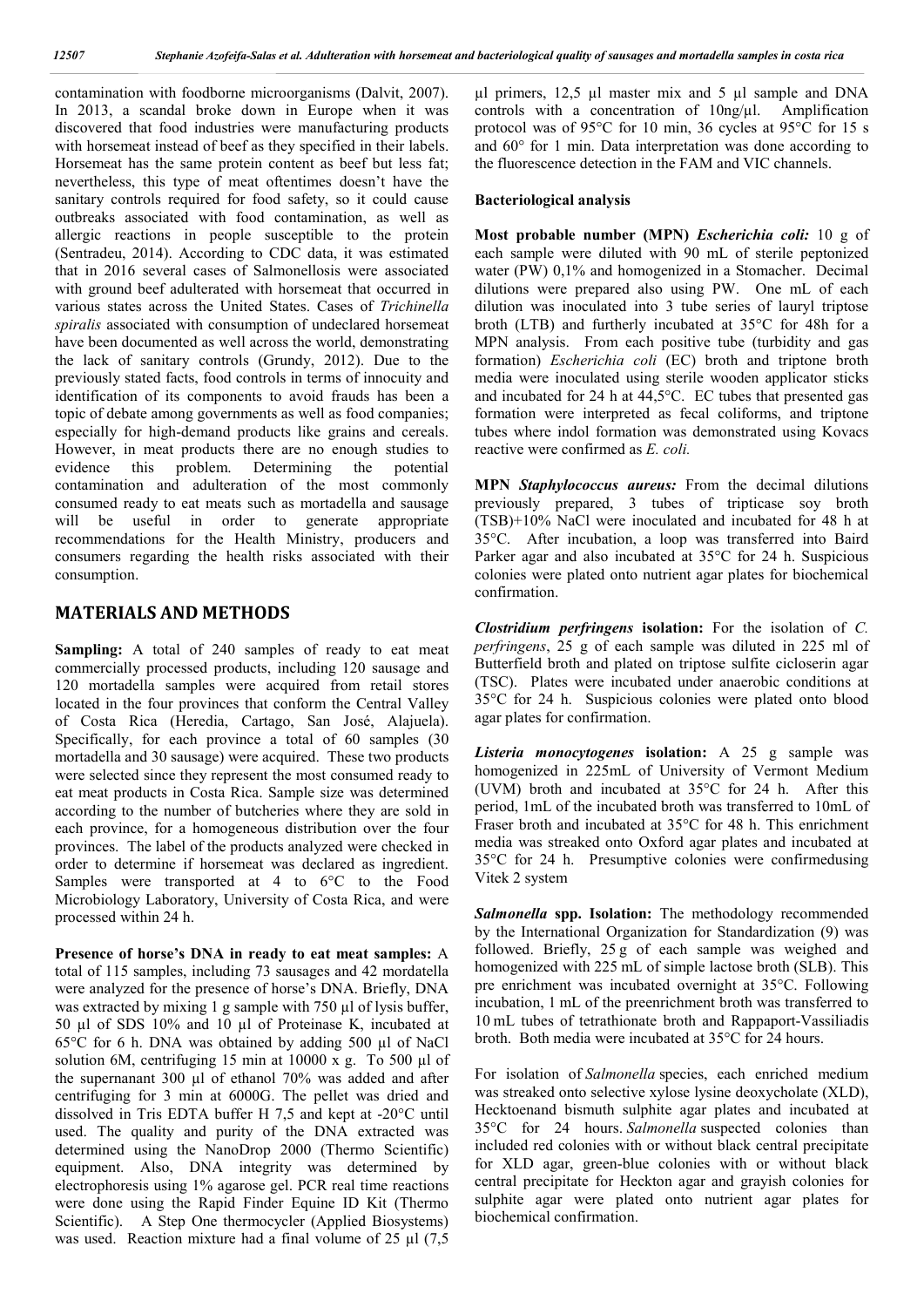#### **RESULTS**

Results obtained show the presence of pathogenic microorganisms and horsemeat in the samples analyzed, nevertheless, no label declared the presence of horsemeat as an ingredient, only porcine, beef and pork meat appeared as ingredients. Sample distribution according to the province of origin is shown on Table 1. Labelling is intended to give to the consumer enough information related to product's identity. In this study, 12,1% of the sausage samples acquired were completely unlabeled, as 3,3% of the mortadella samples analyzed. Labelled products fulfilled the Executive Order partially, since they lacked both lot number and caducity date, making traceability impossible.

When the ingredient list was verified, none declared horsemeat in their preparation, nevertheless, results obtained reveal the presence of this ingredient, as shown below. Table 2 describes the percent of positivity for horsemeat present in sausages and mortadella, according to the province of origin. For the molecular analysis, only 115 samples were tested, nevertheless results show that both mortadella and sausage samples are commonly formulated with horsemeat although it is not reported in the labels as ingredient. An overall positivity of 48,7% was determined, 54,7% of mortadella samples and 45,2% of sausage samples presented horsemeat. Alajuela the province that presented the greatest number of ready to eat meat samples adultered with horsemeat (58,1%), followed by Heredia province (51,7%). Also, mortadella samples had a greater percent of positivity than sausage samples for all provinces evaluated except for Alajuela. Table 2 shows the prevalence of potentially pathogenic microorganisms in ready to eat meat samples analyzed. A total of 47 (19,6%) isolates of *E. coli,* 59 (24,7%) of *Staphylococcus aureus* and 16 (6,7%) of *Listeria monocytogenes* were obtained from the 240 samples analyzed.

12,1% of mortadella samples and 7,5% of sausage samples were positive for *E. coli* whereas 15,1% of mortadella samples and 9,6% of sausage samples were positive for *S. aureus*. The percentage of positivity for *L. monocytogenes* found was 6,7% (16/240), coming 11 (4,6%) from mortadella and 5 (2,1%) from sausage. No isolates of *Salmonella* spp and *Clostridium perfringens* were obtained. Heredia was the province that presented the highest number of *E. coli* (36,1%) and *S. aureus*(32,2%) isolates, whereas Cartago presented the greatest percent of positivity for *L. monocytogenes* (50,0%).

#### **DISCUSSION**

Actually, knowledge about the composition of food has become a priority for consumers, trying to avoid any kind of adulteration that might represent a threat for human health. In this research, 48,7% of ready to eat meat samples presented horsemeat, a fact that demonstrates fraud because of the substitution of ingredients declared on the label. The lack of an equine production facility in Costa Rica suggests that the conditions in which these animals are sacrificed are not the optimal ones, especially because horses may be sacrificed when they have finished their productive life, have suffered an important injury and even when they present some kind of heath problem and have to be discarded (Stanciu, 2015). A previous study done in Costa Rica, to detect horsemeat in mortadella and sausage samples with an immunoenzymatic assay showed a 20% of positivity, lower than the one reported in this paper (Chaves 2017,unpublished data). This difference in positivity might be due to the high sensibility (99%) and specificity (99,9) of molecular methodologies, and also to the fact that DNA is very stable, resisting even processing conditions like high temperatures. In addition, data obtained from our study is very trustworthy, since the amplification of an internal standard validates the test. Ready to eat meat products include a wide range of food products obtained with different technologies including different thermal treatments

Table 1. Sample distribution and label verification as stated by the Executive Order N° 35079-MEIC-MAG-S, 2009 according to the **province of origin**

| Province        | Labelled sausage samples $n\frac{6}{6}$ | Unlabelled sausage samples $n\frac{6}{6}$ | Labelled mortadella samples n(%) | Unlabelled mortadella samples n(%) |
|-----------------|-----------------------------------------|-------------------------------------------|----------------------------------|------------------------------------|
| San José        | 23(25,3)                                | 7 (24,1)                                  | 28(25,0)                         | 2(25,0)                            |
| Alajuela        | 20(21,9)                                | 10(34,5)                                  | 29(25,9)                         | (12.5)                             |
| Heredia         | 26(28,6)                                | 4(13,8)                                   | 29 (25,9)                        | (12,5)                             |
| Cartago         | 22(24,2)                                | 8(25,6)                                   | 26(23,2)                         | 4(50,0)                            |
| Total $(n=240)$ | 91(37.9)                                | 29(12,1)                                  | 112(46,7)                        | 8(3,3)                             |

|  |  | Table 2. Positivity percentage for the adulteration of ready to eat meat products with horsemeat according to the province of origin |  |
|--|--|--------------------------------------------------------------------------------------------------------------------------------------|--|
|  |  |                                                                                                                                      |  |

| Province of<br>origin | Number of sausage<br>samples analyzed | Number of sausage samples positive for<br>horsemeat $n$ $\left(\frac{9}{6}\right)$ | Number or mortadella<br>samples analyzed | Number of mortadella samples positive for<br>horse meat $n\frac{6}{6}$ | Total positivity n<br>(0/0) |
|-----------------------|---------------------------------------|------------------------------------------------------------------------------------|------------------------------------------|------------------------------------------------------------------------|-----------------------------|
| San José              |                                       | 7(41,1)                                                                            | 10                                       | 5 (50)                                                                 | 44.4%                       |
| Alajuela              | ∠∠                                    | 12 (54,5)                                                                          |                                          | 6(66,7)                                                                | 58,1%                       |
| Heredia               |                                       | 8(44,4)                                                                            |                                          | 7(63,6)                                                                | 51,7%                       |
| Cartago               |                                       | 6(37,5)                                                                            |                                          | 5(41,6)                                                                | 39,3%                       |
| Total                 |                                       | 33 (45,2)                                                                          | 42                                       | 23(54,7)                                                               | 48.7%                       |

| Table 3. Potentially pathogenic microorganisms isolated from ready to eat meat samples, according to the province of origin |  |  |  |  |
|-----------------------------------------------------------------------------------------------------------------------------|--|--|--|--|

| Province of | Escherichia coli | Staphylococcus aureus | Listeria monocytogenes | Clostridium perfringens | Salmonella spp. |
|-------------|------------------|-----------------------|------------------------|-------------------------|-----------------|
| origin      | $n$ (%)          | $n$ (%)               | $n$ (%)                | $n$ (%)                 | $n$ (%)         |
| Cartago     | 11(23,4)         | 10(16,9)              | 8(50)                  |                         |                 |
| Alajuela    | 10(21,3)         | 18(30,5)              |                        |                         |                 |
| San José    | 9(19,1)          | 12(20,3)              | 6(37,5)                |                         |                 |
| Heredia     | 17(36,1)         | 19 (32,2)             | 2(12,5)                |                         |                 |
| Total       | 47 (19.6)        | 59 (24,6)             | 16 (6.7)               |                         |                 |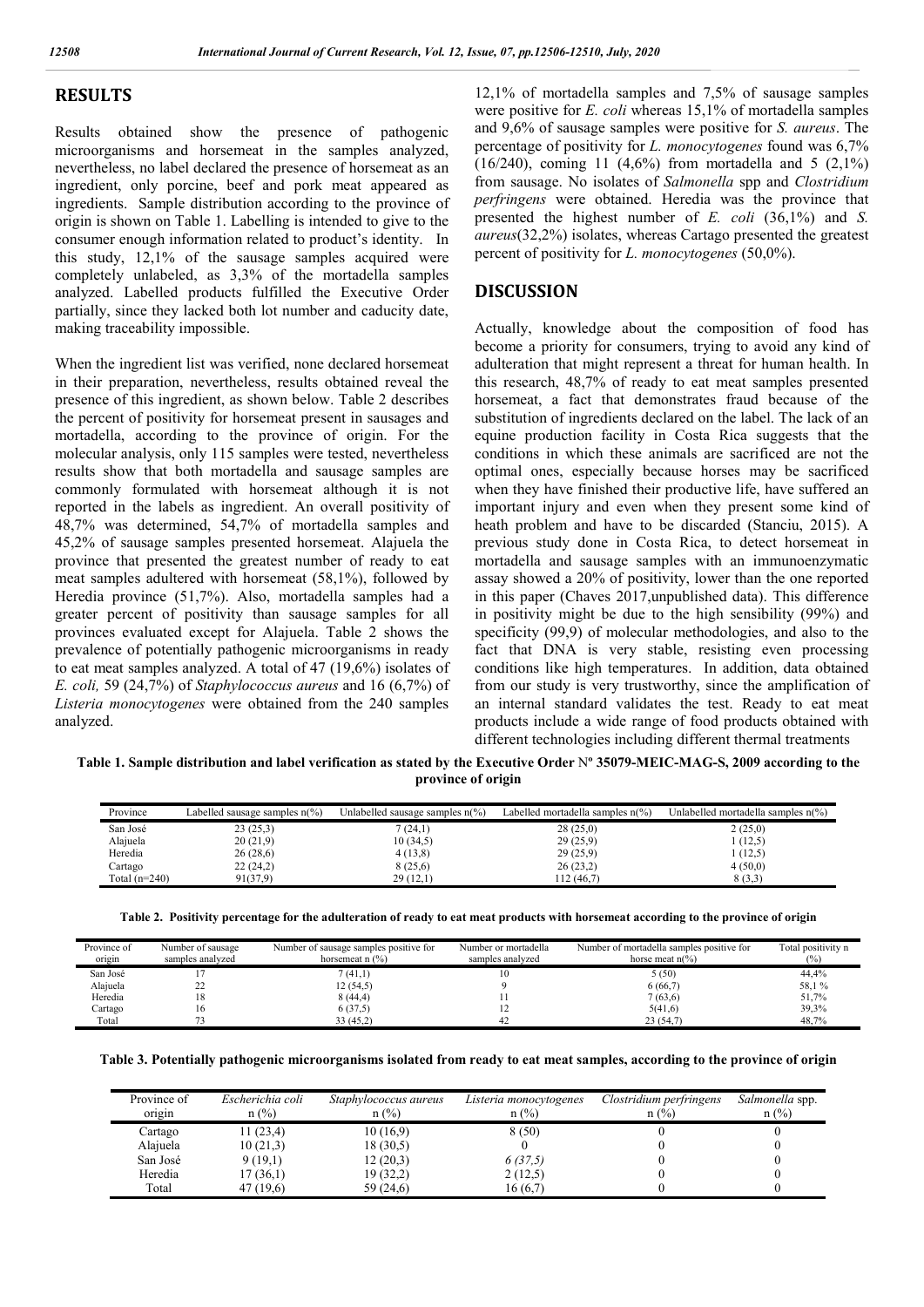designed for killing microorganisms coming from ingredients, equipment and personnel (11).Additional thermic process is not necessary before its consumption, (Liu, 2016) so the absence of any pathogenic microorganism is mandatory. However, results obtained show the presence of *E. coli* in 19,6% of samples analyzed, demonstrating fecal contamination. The origin of this contamination might be associated to post processes conditions, since the absence of *Salmonella* spp and *Clostridium perfringens* corroborate that the thermic treatment applied is correct. *S. aureus* is an organism that tolerates desiccation and can survive in inhospital environments, but it is a bad competitor (13).This bacterium was found in 24,6% of samples, a contamination that might be due to the exposure of finished product to contaminated surfaces of even inadequate manipulation. As Fijalkowskik*et al*. manifest (14), a repetitive manipulation by personal and the constant contact with equipment and surfaces increases the risk of cross contamination of food. The amount of *S. aureus* found is not enough for the production of enterotoxin and the generation of a foodborne intoxication during the shelf life of these products. Nevertheless, preformed toxin may be present in raw ingredients, as this molecule is resistant to thermal treatment (Das Dores, 2013). *Listeria monocytogenes* is a foodborne pathogen that causes listeriosis, a fatal disease with more than 15% mortality rate (Jordan, 2018)*.* It represents a risk for elderly and immunocompromised individuals, and ready to eat foods are highly associated to this pathogen, since there is no further anti-microbial step between its production and consumption. The isolation of *Listeria monocytogen*es in 6,7% of the samples analyzed reveals the risk that consumption of sausages and mortadella might represent for vulnerable populations. Similar studies have reported the isolation of this bacteria also from ready to eat meat products (Wang *et al*., 2015). The ability of *Listeria* to form biofilm and its adhesivity to plastic and metal surfaces in production environments is highly associated to its widespread in different environments (Stepanovic *et al*., 2004). The results obtained in this work show that there was no isolation of *Cl. perfringens* in the samples analyzed. The frequency of *Cl. perfringens*in processed meat products has been described as lowworldwide (Mahami *et al*., 2012), because of the thermic process used for their production, which eliminates vegetative forms of this bacteria, as well as the addition of nitrites that may affect *Clostridium* sp. growth.

There was no isolation of *Salmonella* spp in the samples analyzed. Several researches have demonstrated that in normal conditions, *Salmonella* is found in very low quantities in food, because of a competitive inhibition done by other microorganisms (Zhang, 2007). Also, some *Salmonella* species may apply survival strategies when they are in stressful environments, such as a metabolic decrease that leads to a viable non cultivable state (Storage *et al*., 2019; Piennar, 2016). The absence of *C perfringens* and *Salmonella* isolates demonstrate that samples analyzed had an effective thermal treatment, and that the contamination with other microorganisms as described above may be due to post thermal mishandling or cross contamination. The overall results obtained demonstrate that there is an important mishandling of sausage and mortadella products in Costa Rica. The presence of *E.coli* demonstrates contamination with fecal material and the important isolation rate of *L. monocyto*genes demonstrates the potential risk related with these products, especially if they are consumed without any additional heat treatment. Same

time, fraudulent practices were revealed, since the presence of horsemeat not declared on the label occurs in an important number of samples

**Funding:** This work was funded in part by the Research Vice Rectory, University of Costa Rica.

**Conflict of interest:** there are no conflicts of interest.

#### **REFERENCES**

- Dalvit, C., De Marchi, M. & Cassandro, M. 2007. Genetics Traceability of livestock producs. A review. Meat Sci. 437- 449.
- Das Dores, M., Souza, R., Arcuri,E., da Nobrega, J. & Ferreira, C.2013. Enterotoxigenic potential of *Staphylococcus aureus* isolated from Artisan Minas cheese from the Serra da Canastra - MG, Brazil.Food Sci. Technol. 33(2): 271- 275.
- Fijalkowskik, J., Peitler, D., & Karakuska J. 2016. *Staphylococcus aureus* isolated from ready to eak meat identification, antibiotic resistance and toxin gene profile. Int. J. Food Microbiol. 238: 113-120.
- Godfray, C., Aveyard, P., Garnett, T., Hall, J., Key, T., Lorimer, J., Pierrehumbert, R., Scaborough, P., Springmann, M., & Jebb, S. 2018. Meat consumption, health, and the environment. Science. 361. eaam5324
- Grundy, H., Kelly, S., Charlon, A.J. & Donarski, J. 2012. Food authenticity and food fraud reseach: achievements and emerging issues. J. Assoc. Pub. An. 40: 65-68.
- International Organization for Standardization (ISO) 6579. *Microbiology of Food and Animal Feeding Stuff-Horizontal Method for the Detection of Salmonella.* 4th. Geneva, Switzerland: International Organization for Standardization (ISO); 2002.
- Jordan, K., Hunt, K., Lourenco, A., & Pennone, V. 2018.*Listeria monocytogenes* in the food processing environment. Cur. Clin. Microbiol*.* Rep. 5: 106-119
- Liu, S., Guo, W., & Yu, S.2016. Prevalence antimicrobial resistance and genetic diversity of *Salmonella* isolated from retail ready to eat foods in China. Food Control. 60: 50-56.
- Mahami T., Amafu Dey, D., Yan, X., Huang, J., Wu, Q., Xhanz, J., Liv, S. & Odonkor, S. 2012. Microbial food safety risk: cooked and smoked sausages as a potential source. IJBPAS. 1: 99-107
- Moore, J., Spink, J. & Lipp, J. 2012. Development and applicatin of a datbase of food ingredient fraud and economically motivated adulteration from 1980 to 2010. J. Food Sci. 77: 118-126.
- Piennar, J., Singh, A., &Barnard, T., 2016. The viable but non culturable state in pathogenic of *E.coli.* A general review. J. Lab. Med. 1-9.
- Sentradeu, M., & Sentradeu, E. 2014. Authenticity of meat products: Tools against fraud*.* Afr. J. Lab. Med. 5: 368- 376.
- Stanciu, S. 2015. Horse Meat Consumption − Between Scandal and Reality.Procedia Economics and Finance. 23: 697-703.
- Stepanovic, S., Cirkovic, I., Ranin, L. & Svabic, M. 2004. Biofilm formation by *Salmonella* spp and *Listeria monocytogenes* on plastic surface*.* Let. Appl. Microbiol*.*38:428-432.
- Storage, S., Dominguez, A . & Schaffner, D. 2009. Survival of *Salmonella* in processed chicken products during frozen.JFP. 72: 2088–2092.